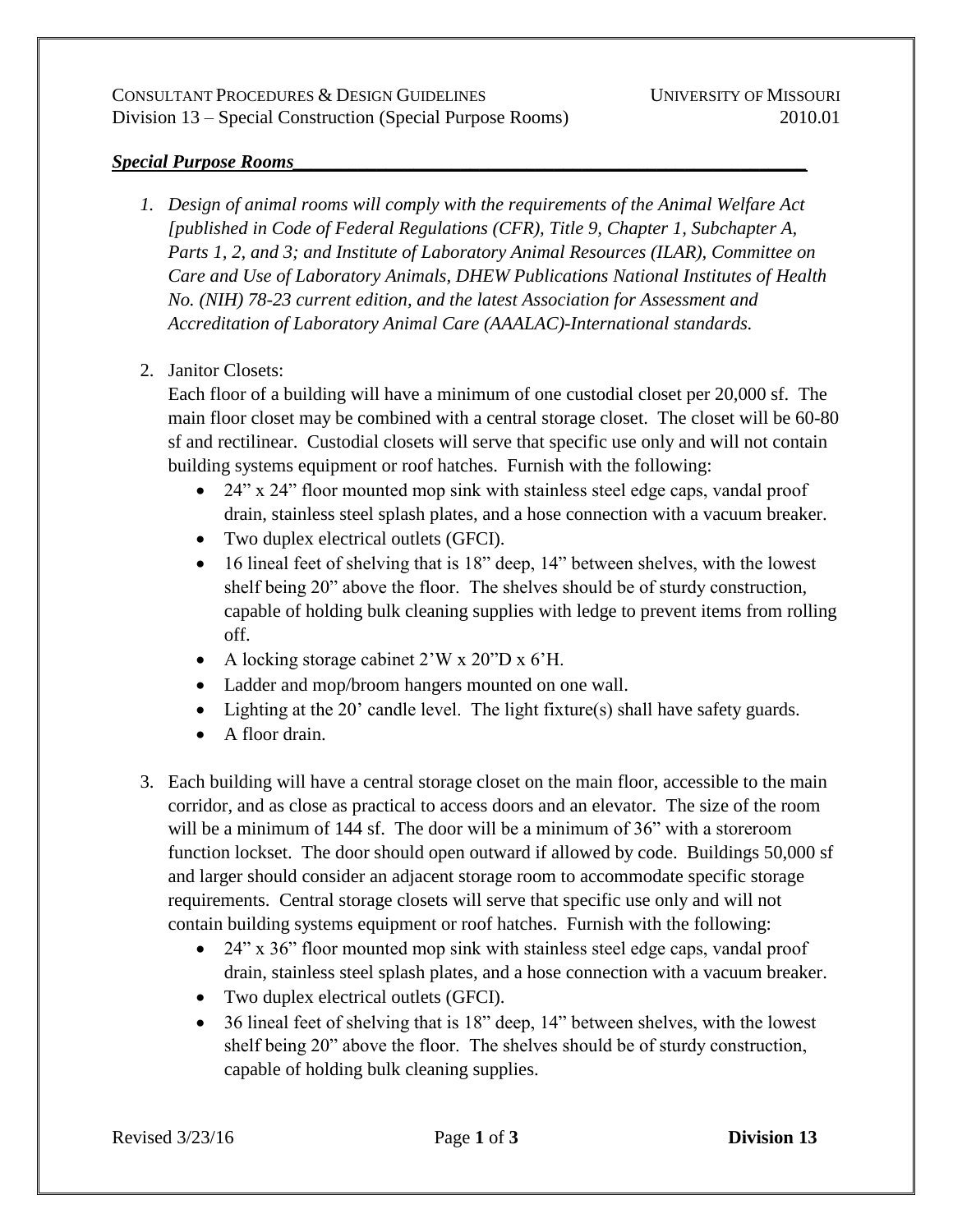CONSULTANT PROCEDURES & DESIGN GUIDELINES UNIVERSITY OF MISSOURI Division 13 – Special Construction (Special Purpose Rooms) 2010.01

- A locking storage cabinet 2'W x 20"D x 'H.
- Ladder and mop/broom hangers mounted on one wall.
- Lighting at the 20' candle level. The light fixture(s) will have safety guards.
- A floor drain.
- Telecom-data telephone in each.
- 4. Loading Dock Facilities
	- For new construction and building additions, consultant should review loading dock facility requirements with the PM.
- *5. Restrooms*
	- *Toilet partitions will be either floor supported-overhead braced or floor and ceiling supported. Partitions and screens are to be solid polymer plastic resin, unless approved by PM.*
	- *Accessible toilet stalls will be designed to meet current requirements of ADA Standards for Accessible Design.*
	- *One restroom liquid all-purpose soap dispenser will be installed at each washbasin. Dispensers will be provided and installed by the campus, verify with PM.*
	- *Built-in receptacles are not desired. An alcove is preferred to accommodate a freestanding waste can. Built-ins, if used, will be supplied and installed by the contractor. Verify with campus PM.*
	- *Verify with PM if paper towel dispensers will be supplied by the University and installed by the contractor.*
	- *Verify with individual campus PM if feminine napkin dispensers are to be provided. If requested; provide proper backing in wall, and verify if contractor is responsible for providing and installing.*
- *6. Laboratories (confirm design details and related requirements with the PM)*
	- *Each laboratory shall have a sink for hand washing located near the exit door. The sink may be manual, hands-free, or automatically operated.*
	- *Biosafety Cabinets and Hoods*
		- *Space layout to allow for at least one biosafety cabinet (BSC) per laboratory. New BSC's must be Class II. If chemical or radionuclides are to be used the BSC must be Class II B2 unless approved otherwise by Facilities Planning and Development. BSC's shall be placed out of the direct traffic pattern and shall be located away from supply diffusers or exhaust intakes.*
		- *Class III biosafety cabinets are not used in BSL-2 spaces.*